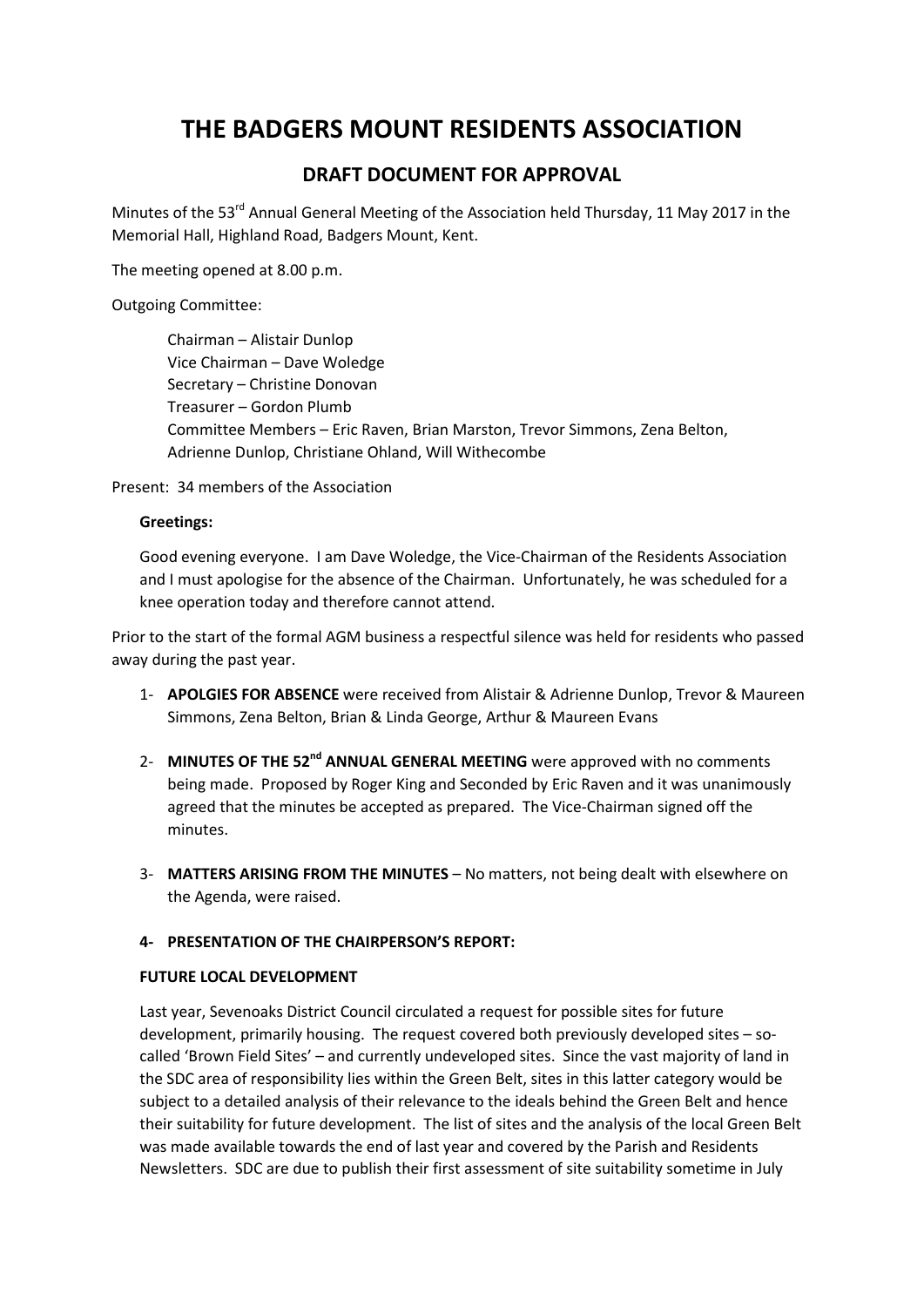and we all look forward to seeing the results. There will be several rounds of calling for comments and we fully intend that our community should be involved.

More locally, the old Elite Motors site on the Orpington Bypass (A224) is expected to begin demolition in the near future. This will mean some disruption for the next few months; if you have any problems with builders parking awkwardly, contact the Parish Council and the Residents Association and we will jointly endeavour to stop any nuisances.

The **crematorium situation** is as confused as ever. There appears to be 2 sites in the running but announcements of the opening of the Watercroft Woods site appear to be somewhat premature. Gordon Plumb will cover this area in more detail later.

Jenkins Neck Wood – the area of woodland East of Highland Road abutting the M25 Motorway – has been put up for sale by SDC, as a result of Government encouragement to sell off unwanted assets. The most likely future use is partial clearance for animal pasturing. Apart from the loss of a local amenity, we are worried about the effects of such a sale on noise and vehicle pollution levels on our community. The initial asking price is many times the income of the parish – parish precept – so we are unlikely to be able to purchase it directly, but the Parish Council, assisted where relevant by the Residents Association, are drawing up a list of possible future options together with their pros and cons.

Neighbourhood Plan – A little while back, the government introduced the concept of Neighbourhood Plans. These are intended to set out how the local community sees future development and will be binding on developers after being approved by a planning inspector. Obviously, they cannot contradict the overall District and Council plans, but are intended to cover more local interests below the higher planning levels. Production of a competent plan is likely to be a long, complicated and possibly expensive process but in return would give us a legal framework for controlling some aspects of local development. The first stage is to identify a Community Vision – where we have come from; what are the features that make us unique as a community and which must be preserved; what are the current Threats, Opportunities, Weaknesses and Strengths of Badgers Mount. The next stage is to identify where we want to be in 10, 20 and 30 years, including aspects such as employment, facilities, utilities, public transport, internet etc. The Parish Council is leading on this project but is currently looking at how to incorporate inputs from across our community. The Residents Association intends to participate fully in developing ideas and presenting them to the community for assessment.

#### DEFIBRILLATOR

A defibrillator is a simple-to-use piece of equipment which can help revive heart attack victims. Some local communities have already installed these emergency devices and the Residents Association fully supports the Parish Council in their drive to equip Badgers Mount with one. We understand that money may be available to install the equipment at this Memorial Hall during the coming Financial Year.

#### ROAD

We have been promised speed roundels on our roads during this Financial Year. These are designed to alert drivers to the speed limit and hence moderate their speeds. We have also complained about the filthy state of the reflective signs, road signs and the village gates.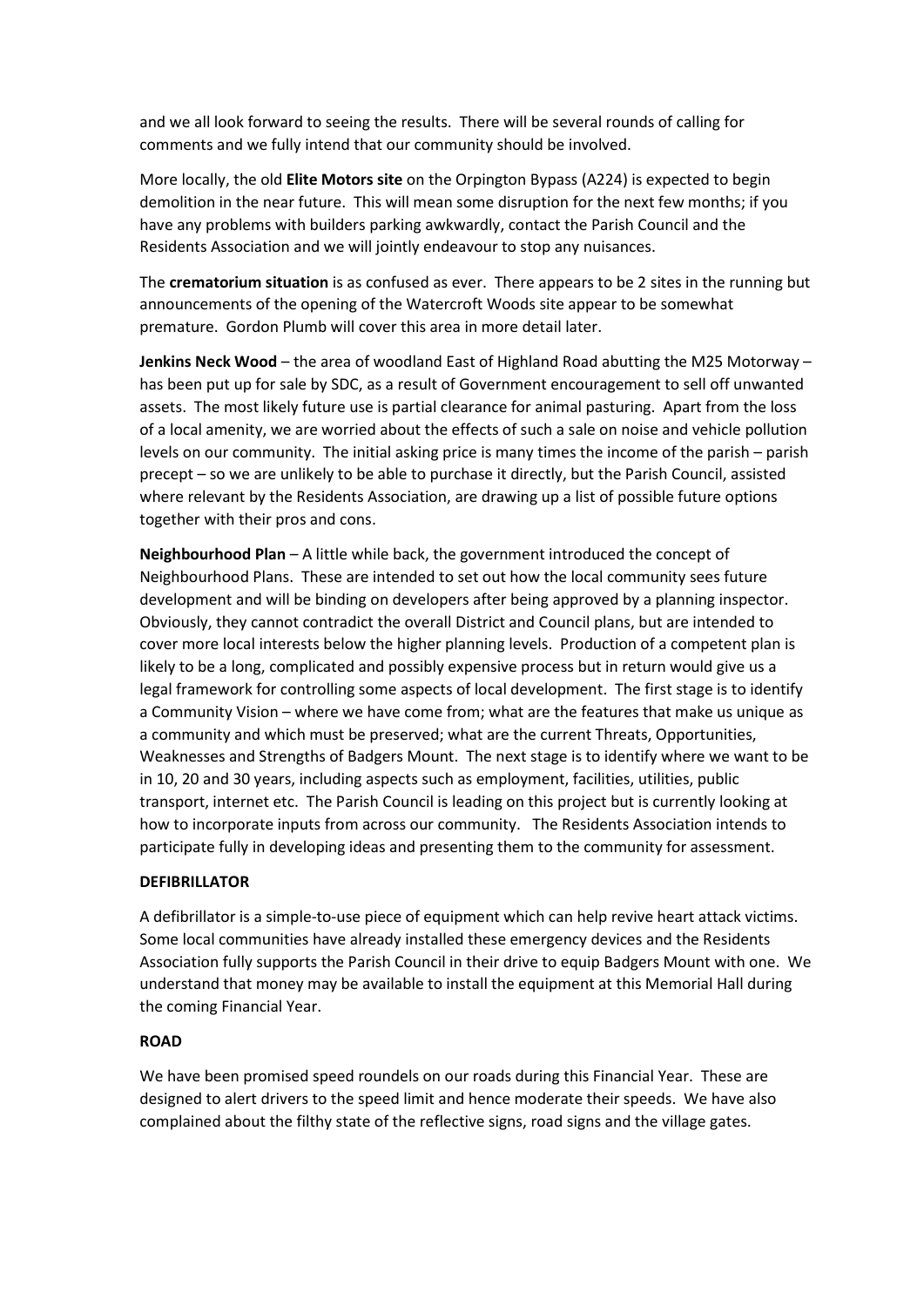#### F M CONWAY

The local F M Conway Management Team changed recently but out negotiators report that so far the previous professional atmosphere of mutual respect appears to be continuing. We have made it a fundamental principle of our approach that we should never be beholden to F M Conway; they respect this attitude and in return they have been conscientious in minimising noise and other anti-social behaviour. A more detailed report by Trevor Simmons will be included later.

#### SOCIAL EVENTS

We have held a number of social events during the year. Turnouts have been relatively small but everyone seems to have enjoyed themselves.

#### 4a REPORT ON F M CONWAY LTD

Since the last AGM, the Conway organisation have had a slight reshuffle of personnel resulting in a complete change in customer service and operational director level.

However, after two meetings, they retain committed to considering and addressing any issues we have in an understanding and professional manner.

The major problem this year has been depot noise. This has been caused mainly by them being very busy and hence the noise retaining bunds of various working materials being depleted and reduced in height. The new incoming operational staff were unaware that these bunds had been strategically placed to avoid noise escaping and to minimise noise at certain times of the day or night.

The new staff now have an updated map of the area showing the dwellings most vulnerable to these noises, they have also toured the area and will be rebuilding the bunds to maximise their effectiveness.

They remain committed to being a good neighbour and are happy for us to approach them with any concerns we may have in relation to the operation of the depot.

I would ask any residents with concerns or complaints regarding the FM Conway Chelsfield Depot to contact the BMRA with appropriate details i.e. date, time etc. ASAP and we will pursue it with them and follow up accordingly.

They are performing well within their permitted licence and we would like to continue to encourage them to be even more mindful of their neighbouring dwellings for the future and we can only do this by working with them in a respectful relationship.

#### 4b REPORT ON PLANNING MATTERS – Gordon Plumb

There were a total of 43 planning applications submitted to SDC since 1<sup>st</sup> April 2016 for work to buildings.

28 were to clear conditions imposed on earlier approved applications. Of these, 14 were granted, 2 withdrawn and resubmitted later which increases the numbers, 1 refused and the remainder are still awaiting determination, including 8 for the care home added this week.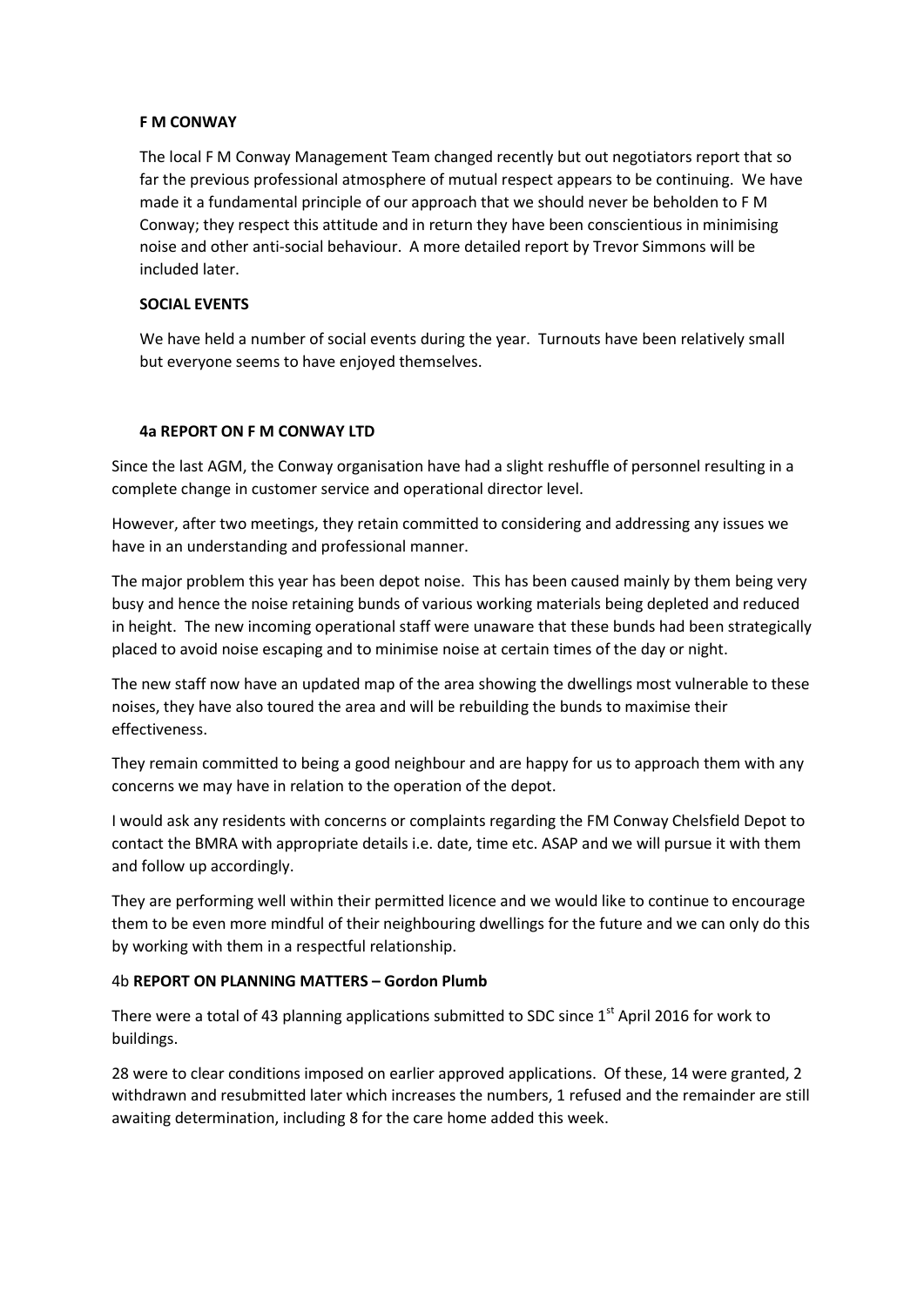11 were for extensions, mainly side or rear. Of these, 9 were granted and 2 were withdrawn and later resubmitted. Recent changes to planning rules by the Government have meant that many of the extensions are considered "permitted development" which can normally only be challenged / refused in exceptional circumstances. One planning officer is known to have commented that one such extension would have been refused under "normal" planning rules but now had to be allowed as permitted development.

3 were for work to trees covered by Tree Preservation Orders.

There were only 3 applications for completely new construction which were all granted.

The most significant application was for the demolition of the Elite Motors garage and building a 60 bed elderly care/nursing home which was finally granted permission early this year. It is generally considered that the new building has been designed sympathetically with the area. Work on demolishing the existing garage buildings and decontaminating the site will probably commence within the next few months. Applications to clear some of the conditions in the approval have been submitted to SDC. The first was the demolition management plan which was due to be determined today, but SDC Environmental Health only sent in their comments yesterday. One of the biggest concerns has always been parking, particularly during construction. SDC planners cannot prohibit parking which is, in all other aspects lawful. BMPC and BMRA will examine the construction management plan when it is submitted, and no doubt discuss with the developer and builder how to minimise potential problems. A good working relationship with the site can be beneficial, as happened recently with the 4 houses under construction on Old London Road where residents were having problems with parked vehicles. Discussions with the site manager by our District Councillor resulted in some now parking on the verge opposite.

The replacement dwelling for Kloof in Milton Avenue was finally given approval, although there were still some concerns raised. The SDC planning officer considered that this latest application had addressed the reasons given by the Planning Inspector in refusing appeals against SDCs refusal of the previous applications.

The recent application for a new 18 metre telecoms mast in a field alongside Badgers Road and adjacent to the M25 was approved in spite of objections, mainly because of the tight rules for such applications and Government requirements to improve mobile phone coverage. The Parish Council has now found out that the only time effective objections can be made to these applications is before they are submitted, which is contrary to all normal instructions as it is considered "predetermination".

The others were for change of use of a building, which was refused, removal of the pay phone at the top of Polhill and modification of a phone mast near Woodlands View.

As for our old friends in Halstead, Fort Halstead, the cemetery and crematorium, there has been no further progress on Fort Halstead redevelopment. The cemetery has had its entrance walls built and they have permission for the chapel and car parking, but nothing much else seems to have happened since the importing of soil and partial levelling of the site. The legal challenge for the crematorium at Oak Tree Farm taken out in January 2015 was heard in June 2015 but the decision to dismiss the challenge was not made until February this year. Applications to clear some of the conditions of the application for the crematorium, which was granted on appeal, were submitted in autumn 2015 and then withdrawn, and no further applications have been made.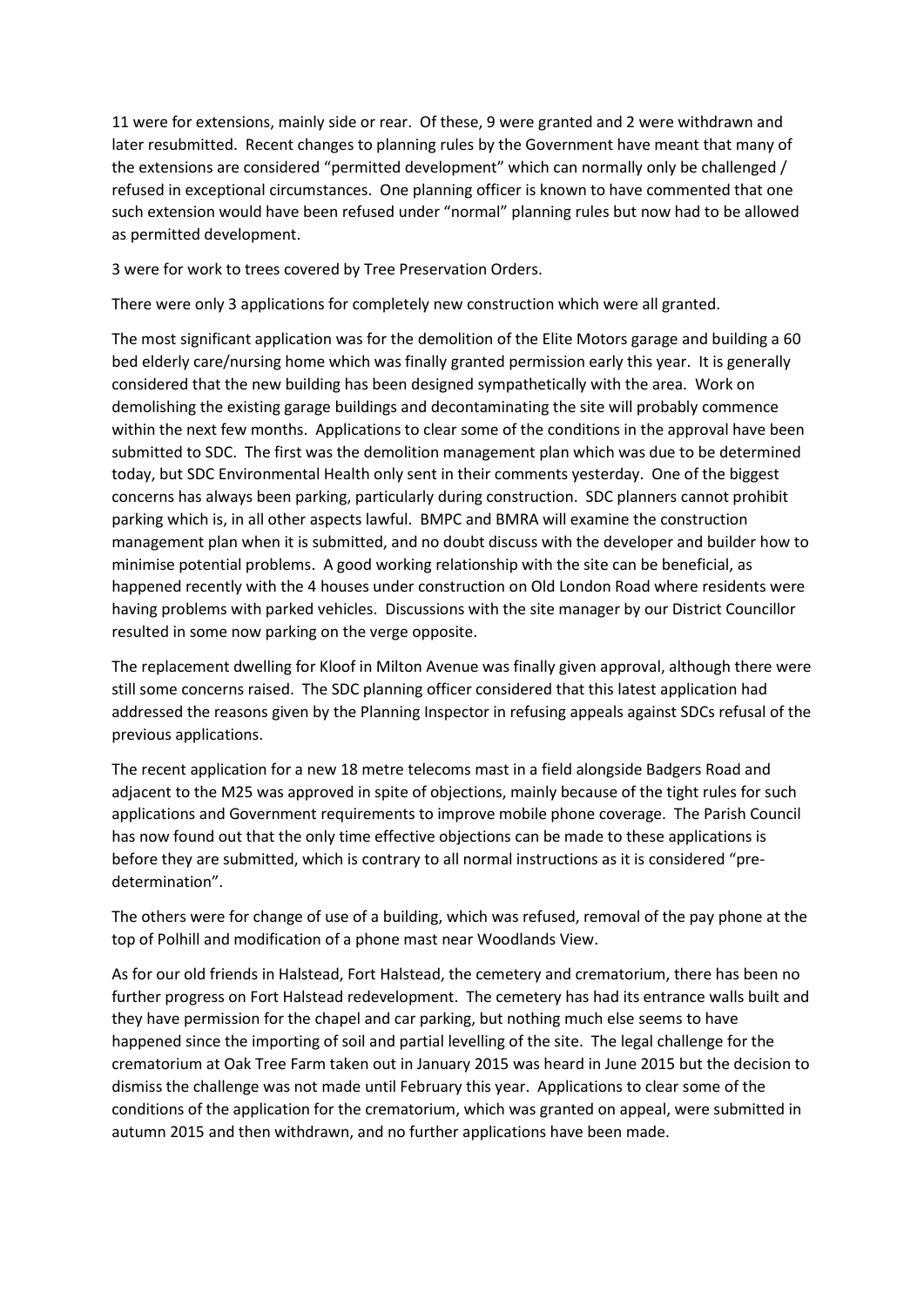Elite Garage: Now that the garage has closed and R & B Car Wash have moved on, concerns were raised that the site could easily be accessed by travellers' vehicles and caravans. Dave Woledge agreed to contact both the owner of Elite Motors and developers to bring this matter to their attention.

Further concerns were raised regarding the parking problem of contractor and sub-contractors' vehicles. This issue should be included in the Contractors Management Plan which has to be agreed by SDC.

It was suggested that 'No Parking' signs should be displayed around Badgers Mount. John Grint confirmed SDC were not able to impose any instructions on parking where lawful i.e. Badgers Road. The Construction Management Plan will indicate the developers' wishes to have a friendly residential approach and encourage contractors to park their vehicles responsibly without causing problems to residents.

It was assumed heavy equipment and contractor's vehicles would be contained on the site during the demolition of Elite Garage but agreement should be reached with the contractor and developer regarding parking during the building construction period.

It is illegal for vehicles to be parked on road side grass verges but a possible solution to the parking problem during construction is to allow vehicles to be parked on the West side grass verge of the Orpington By-pass from the construction site up to Hewetts Roundabout – the verge to be reinstated by the contractor at completion and the A224 to be kept clear of any mud etc.

4c REPORT ON ENTERTAINMENT MATTERS – Zena Belton was unable to attend the AGM due to work commitment. The Walking Treasure Hunt is organised for Saturday, 24 June 2017 commencing 2.00 pm at the Memorial Hall – it is essential to notify Zena if you are planning to attend.

#### 4d NEIGHBOURHOOD WATCH

In order to re-establish the Neighbourhood Watch in Badgers Mount it requires twelve volunteers.

Crime appears to be on the increase in Badgers Mount, most recent of which being damage and theft from garage, attempted theft of car on driveway, number of break-ins.

Twelve volunteers each looking after approximately twelve people in a road, two meetings a year, delivery of NW Newsletters.

There are sufficient NW funds therefore not necessary to collect subscriptions, Neighbourhood Watch Area is recognised by insurance companies as a 'safe area' and can reduce insurance premiums. Under the umbrella of the Residents Association, Nile cost to residents. Looking out for residents in particular vulnerable ones.

Dave Woledge will act as Organiser but Volunteers are needed.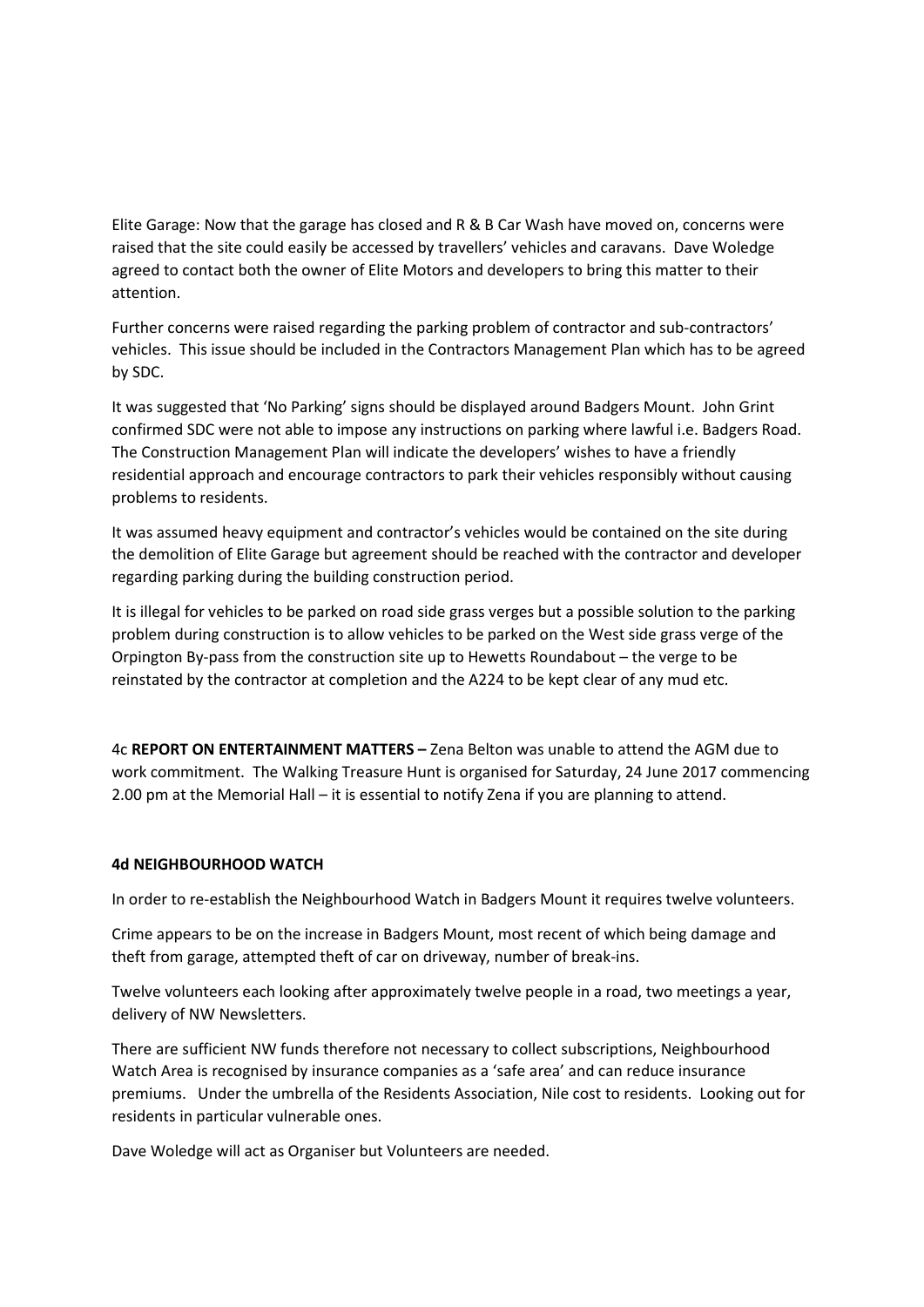The following put their names forward as volunteers:

Tina Bennett, Will Withecombe, Nicola Walker, Gill Johnston, Paul Wylie, Rachelle Goff, David Masters, Sue Richards, Gerry Thompson, M Mustin, Cathy Southwood.

#### 4e JENKINS NECK WOOD

The Parish Council is pursuing a policy of acquiring these woods

Newsletter announced we are separately looking at the options, pros and cons

Indeed, whether as SDC own it already and we, as Sevenoaks Ratepayers should actually embark on a purchasing policy at all.

JNW was given to SDC at Nil Cost in 1991 by the Forestry Commission. So in general terms the BMRA seem supportive of BMPC policy of acquiring the woods, but we are looking at the wisdom and option of how to achieve the acquisition.

Our Chairman has said it is to be evidence led and of course noise, toxicity and the possibility of private owners turning it into pasture land are issues to be considered.

Capital Figure of some £80,000 have been bandied about and we may need to take a look at this too. These woods should be recognised in the Neighbourhood Plan which BMPC are considering. I may be labelled as 'Mr Awkward' or 'Mr Sceptical but if it delivers the right solution, I can live with that criticism.

Jenkins Neck Wood was passed to SDC by the Forestry Commission in 1991 (query at no cost to SDC)

How to achieve acquisition

Recognised in Neighbourhood Plan

Responsibility to maintain woodland once acquired. Is it practical bearing in mind ongoing costs involved.

RK: SDC have not spent any money since taking over ownership of the woodland, disgraceful for them to now be selling it. It should be maintained for the people of Badgers Mount. Wild Life Trust do obtain small parcels of land and provides protection for the wild life in these areas. RK is awaiting the contact details for this organisation.

Woodland Trust might be interested? They have indicated they could provide help in maintaining the woodland but unfortunately are not interested in taking over the woodland as at the present time they have several other on-going projects.

Knockholt – Vassiers Wood – This is maintain by a trust with funds. Parish Council and others provide grants for maintenance.

Jenkins Neck Wood acts as a noise bund, a natural barrier.

Are we sure the majority of Badgers Mount Residents are behind the Parish Council in the purchase of the woodland.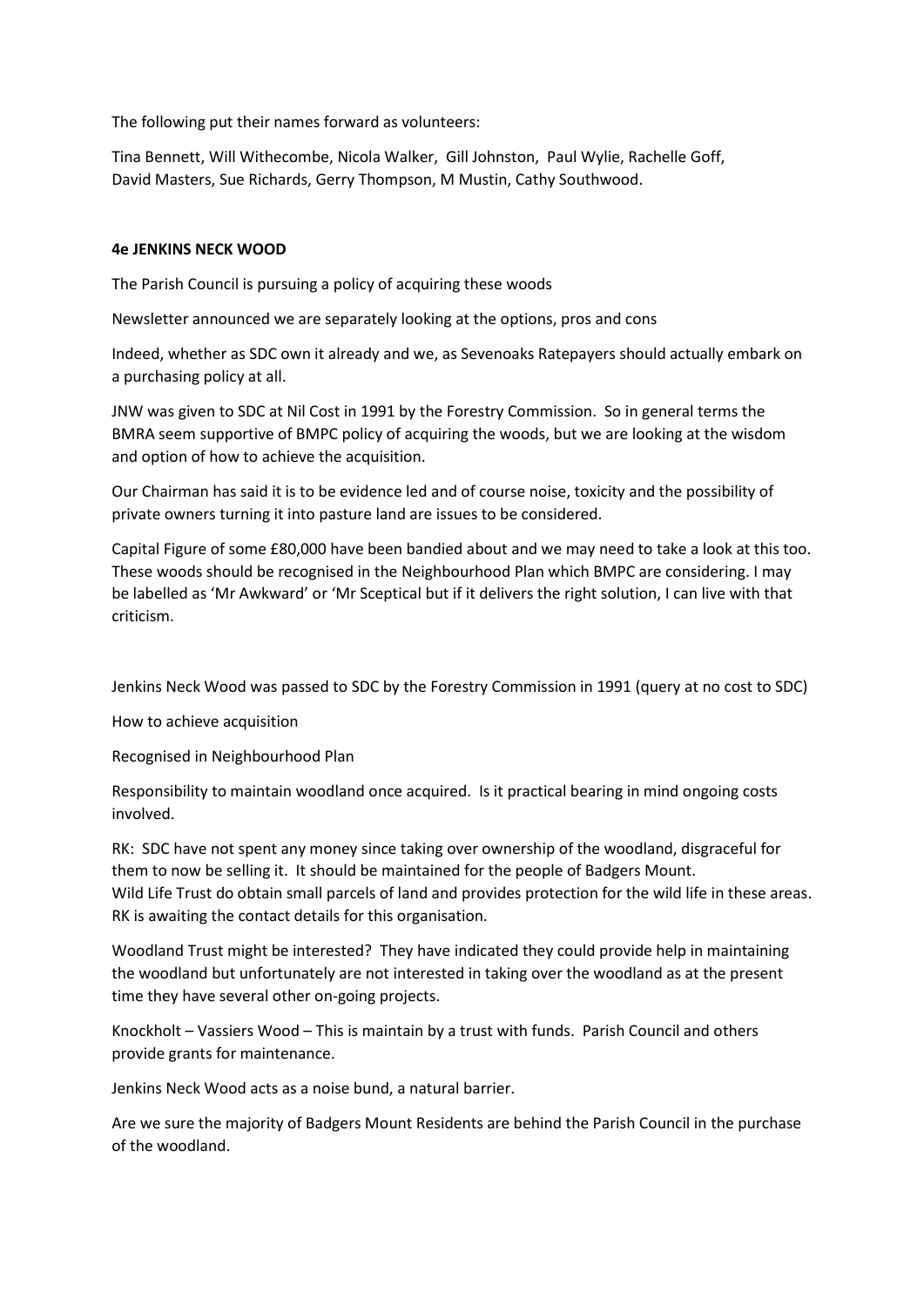To date, since the meeting at Sevenoaks District Council Offices two years ago, the Parish Council have not progressed the gathering of information or costs involved. There are lots of talent in the community who can assist.

Parish Council has the policy – then make a decision. The Residents Association have not made a decision. It requires a Focus Group who will physically do the work.

District Councillor, John Grint will research the paperwork at the time the woods passed to the SDC.

If the woodland was sold commercially it could be turned into pasture land though there is a TPO on all trees on the land. However, once trees have been cut down ! An area of this woodland has been leased to one of the cottages in Shackland Road, on which most of the trees have been cut down and the area is now used as pasture land for horses.

John Grint raised a number of issued: cost of maintenance, acquisition, structure

Parish Council are acutely aware of these issues. SDC have not asked for PC commitment at this time but by end of 2017 they would like an indication from BMPC where things are going. At the moment SDC do not have any one else interested in the purchase of this woodland.

Maintenance in Perpetuity (is this the correct word?)

## 5- PRESENTATION OF ACCOUNTS, TREASURER'S REPORT AND APPOINTMENT OF THE AUDITOR

#### ACCOUNTS:

You will see that subscriptions were down compared to last year. This was due to the fact that I didn't receive one committee member's subscriptions in time to include in the accounts. I have now received them, and they will show as ' late subscriptions' next year. If included, they would have increased subscriptions to £712. Very few people actually refuse to pay the subscription, it's just that we can never find them at home to collect from them!

The social events yielded a small profit, mainly from the carols evening. The successful wine tasting evening, which represents the majority of the income and expenditure, made a small profit of £2.60, but it wasn't intended to be a money making event, and if it had made a small loss we wouldn't have been worried!

The main item purchased was the framing of the maps obtained and donated by Dean Lockwood of Milton Avenue which you can see on the wall. They show how much the area, not only Badgers Mount but Chelsfield and Green Street Green, have developed over the last 119 years.

About 1/3 of the Conway reserve was returned to residents and the remainder you will see has been transferred to the Community Protection reserve.

This has been yet another successful year.

The Accounts were accepted. Prosposed by Tina Bennett and Seconded by Nicola Walker.

#### AUDITOR:

Sue Wyatt has audited the accounts this year and carried out an excellent job, and she is willing to do so again next year.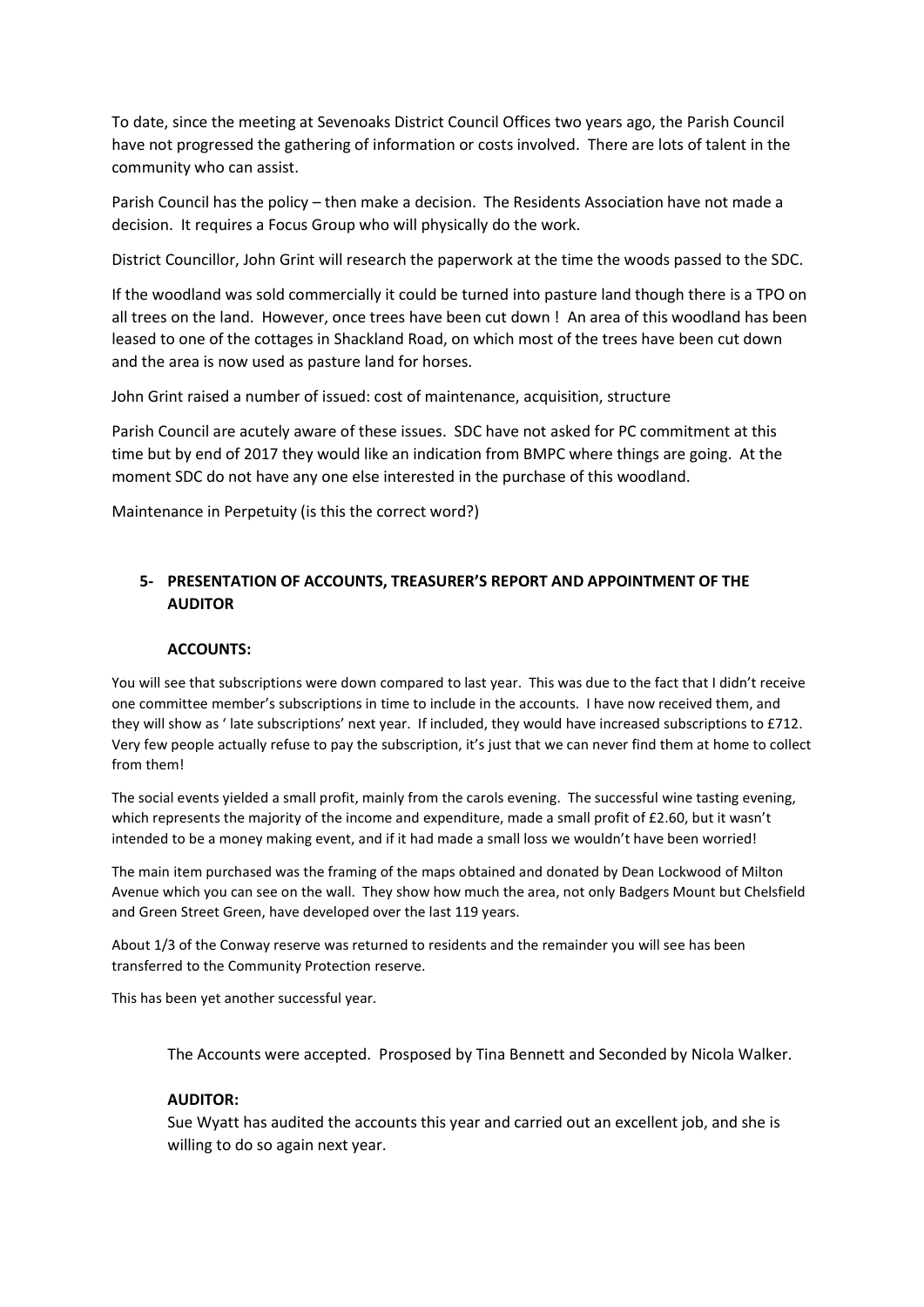Auditor for 2017/18 Accounts: Sue Wyatt was Proposed by Eric Raven and Seconded by Mary Bliss

#### 6- ELECTION OF THE COMMITTEE:

The four Officials were elected as a group:

- 1- Chairman Alistair Dunlop
- 2- Vice-Chairman Dave Woledge
- 3- Secretary- Christine Donovan
- 4- Treasurer Gordon Plumb

Proposed by Roger King and Seconded by David Masters and unanimously elected enbloc.

Unfortunately, Adrienne Dunlop is standing down as a Committee Member. She has been an exceedingly valuable member of the Committee.

The following Committee Members

Trevor Simmons, Eric Raven, Brian Marston, Zena Belton, Christiane Ohland and Will Withecombe

were proposed by Roy Pett and Seconded by Sue Wyatt and were unanimously elected en-bloc.

#### ELECTION OF NEW COMMITTEE MEMBERS

David Masters and Roger King have been Proposed by Trevor Simmons and Seconded by Maureen Simmons and were unanimously elected.

Arthur Evans was proposed by Eileen Woledge and Seconded by Dave Bonnage and unanimously elected.

 As a Committee we encourage independent thinkers who can act as devil's advocate, who are willing to tolerate in-house opposition and recognise that harmony is less important than delivering the right solution.

#### 7- ANY OTHER BUSINESS

- 1. Influx of groups of cyclists on local road
- 2. Residents Association and Parish Council Where does their responsibilities lie?
- 3. How can we stop the increase in crime being committed on Badgers Mount? People driving about Badgers Mount during the night looking out for opportunities to commit a crime.

Installing Gates at entrance to Badgers Mount – key for access, one key for each household car but only one key if Road Fund subscription is not paid. Resident looking into costs.

Cash can be provided from Road Maintenance Fund